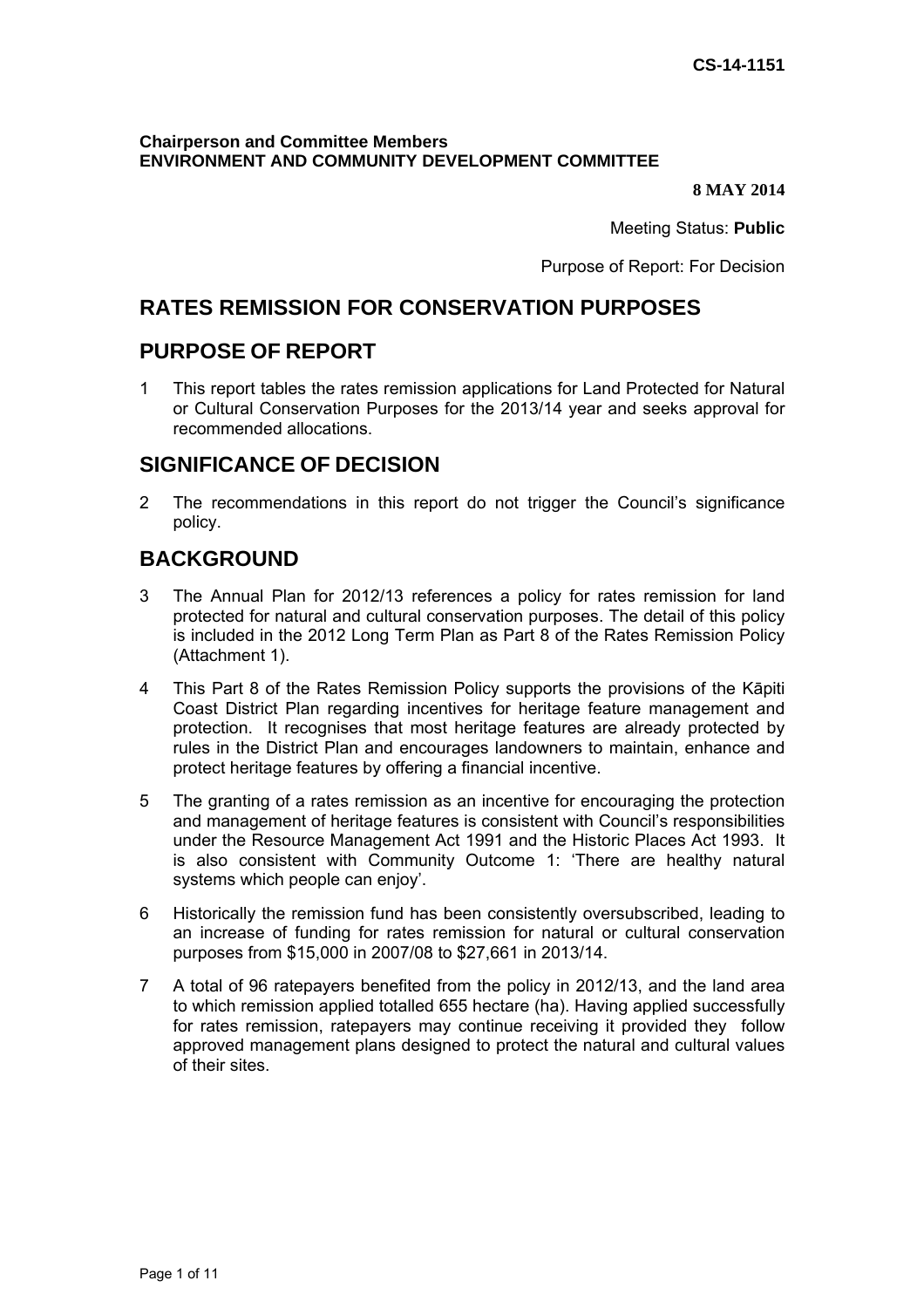# **CONSIDERATIONS**

### **Issues**

### **2013/14 Applications**

- 8 The Rates Remission for Conservation Purposes programme was advertised in local media in November 2013. Four new applications were received, and are recommended for approval. These have been added (marked with an asterisk) to the list of recommendations included as Attachment 2.
- 9 The first application recommended for approval is for 0.6ha of primary kohekohetawa forest at 146 Rahui Road, Ōtaki. The area is part of Ecological Site K018, a 6.09ha tract of bush listed on the District Plan Heritage Register and classified as regionally significant because it is the largest remnant of kohekohe-tawa forest in the Manawatu Plains Ecological District.
- 10 The applicants are dedicated conservationists who are managing their land to restore its biodiversity values. After buying the property last year they have started controlling pest animals and weeds and are planting local native plants to buffer the bush edges. As the area is protected and is being managed for conservation purposes, the application meets the Rates Remission for Conservation Purposes criteria.
- 11 The second application is for 11.09ha of kohekohe forest at 80 Waterfall Road, Paraparaumu. The area is part of an 83.2ha remnant of kohekohe forest and kanuka forest listed as Ecological Site K098 in the District Plan Heritage Register, where it is classified as regionally significant because of its size and species diversity. The area was placed under QE II National Trust covenant by the previous owners, and the current owners propose enlarging the covenanted area by 3ha. They are undertaking pest animal and weed control and their commitment to protective management fulfils the criteria for receiving rates remission.
- 12 The third application is for 2ha of kohekohe forest and wetland at 153 Main Road North, Paraparaumu. The remnant is part of the 7.6ha Muaopoko swamp forest, a regionally significant ecological site listed as K089 in the District Plan Heritage Register. The new owners of the property are committed to restoring the degraded values of the forest and wetland by fencing to exclude stock and controlling pest animals and weeds. Their demonstrated commitment to protection and restoration make them eligible to receive rates remission according to the criteria.
- 13 The fourth application is for 2.8ha of wetland at 218 Pukenamu Road, Te Horo. The wetland is part of the regionally significant Te Hapua wetland complex, listed as ecological site KO55 in the District Plan Heritage Register, and protected by a QE II National Trust covenant. Te Hapua wetland complex is one of the largest and best remaining representatives of a habitat type once common throughout the district, and contains a range of rare and threatened plant and bird species. The applicants are committed to upholding the conditions of the QEII covenant, which requires them to maintain stock-proof fencing and control pest animals and weeds. By so doing they also fulfil the criteria for receiving rates remission.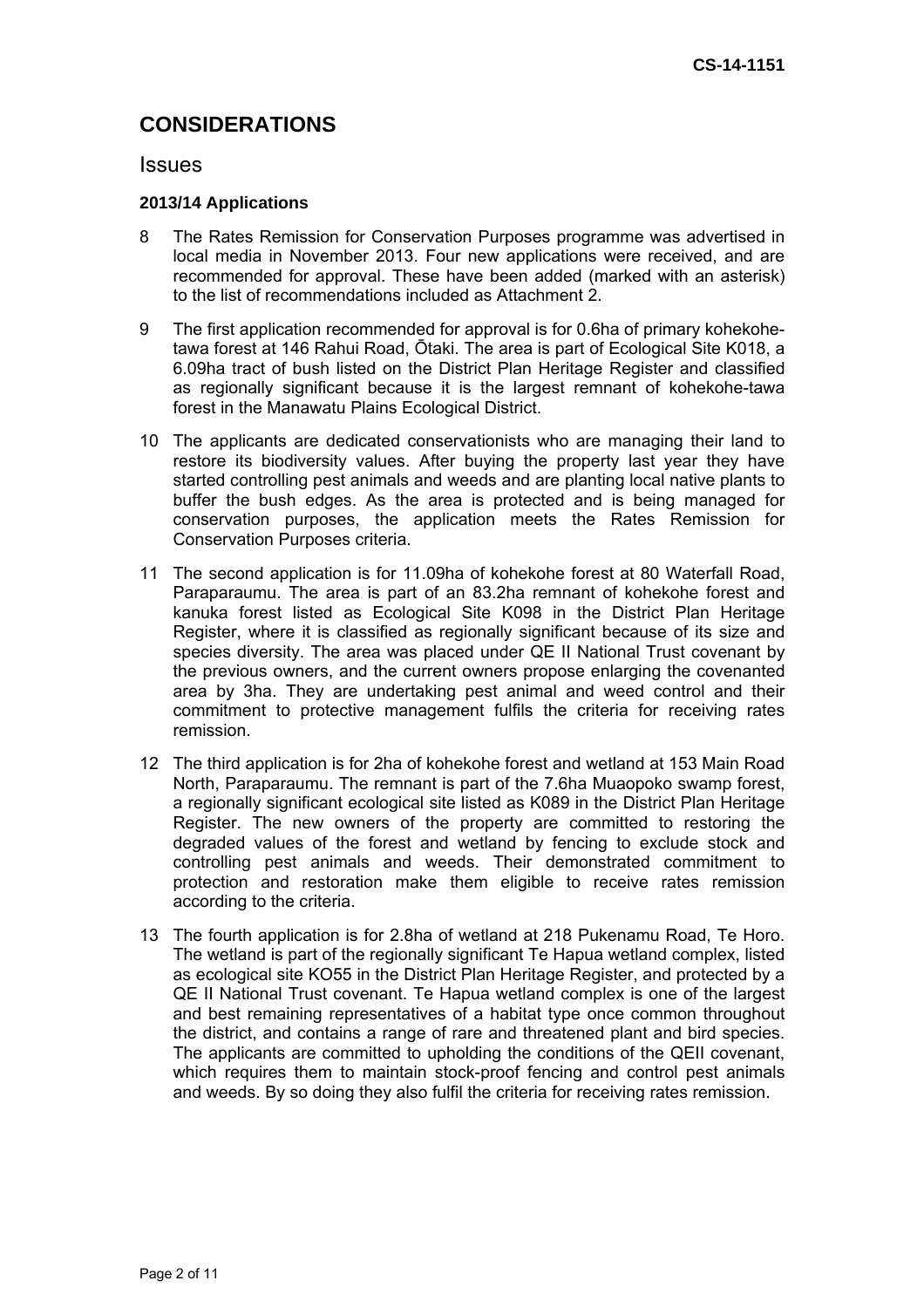#### **Principles of Rate Remission for Land Protected for Natural or Cultural Conservation Purposes**

- 14 The following sections discuss the principles of rates remission, a range of funding scenarios (presented in a table format), and a recommendation made on the levels of rates remission for 2013/14.
- 15 The main principle behind this particular rates remission programme is to recognise the conservation efforts of ratepayers and the positive contribution their actions make to the district's cultural and biodiversity values.
- 16 The owners of these properties are often motivated solely by the desire to protect and manage their environment, and their actions are voluntary. Many are keen conservationists while others may fence off a bush remnant as the pasture gain is negligible or to better manage stock movement. Whatever their motivation, addressing significant pressures such as stock grazing or noxious pests has a positive impact on the Kāpiti Coast environment.
- 17 Landowners could use the rates rebate for the upkeep of stock-proof fencing or pest animal and weed control. However in most instances the amount of remission is far less than the true cost of these activities.
- 18 Rates remission is an added incentive for landowners to respect the conservation values in the situation where that property has a legal protection mechanism in place. The provision of rates remission also provides a good basis for an ongoing partnership between Council and the land owner.

#### **Calculation of Rates Remission**

- 19 Rates remission amounts are calculated according to the size of the heritage feature as shown in Table 1. This method is coarsely related to the level of contribution towards the environment as larger areas of forest or wetland are generally more significant. This does not take into account, however, the presence of rare and endangered species or the amount of time and effort put into management.
- 20 This method allows an adjustment to the level of remission using minimum, medium and maximum remission bands as shown in Table 1. The selected band applies to all recipients. This year's (2013/14) budget allowed for a 2.4% increase in remission levels to compensate for inflation, and this increase has been applied to all remission bands.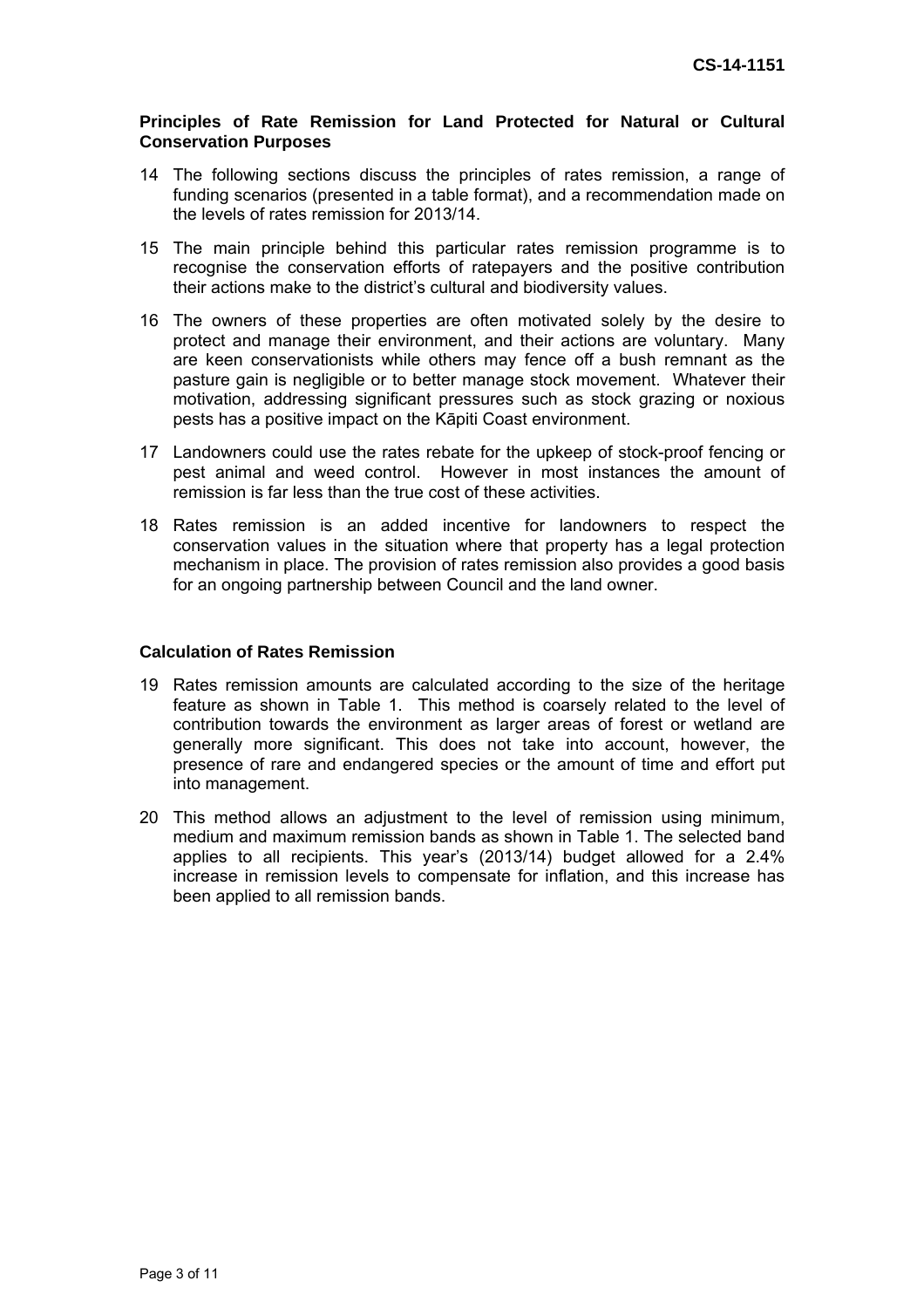| Table 1: 2013/14 Level of Remission vs Feature Size |                                                    |                                                   |                                                      |  |  |
|-----------------------------------------------------|----------------------------------------------------|---------------------------------------------------|------------------------------------------------------|--|--|
| Size of total<br>protected<br>area/feature (ha)     | <b>Minimum</b><br>rates remission<br>possible (\$) | <b>Medium</b><br>rates remission<br>possible (\$) | <b>Maximum</b><br>rates remission<br>$possible$ (\$) |  |  |
| Up to 1.0 ha                                        | \$63                                               | \$95                                              | \$128                                                |  |  |
| $1.001 - 5.0$ ha                                    | \$125                                              | \$190                                             | \$256                                                |  |  |
| $5.001 - 10.0$ ha                                   | \$187                                              | \$285                                             | \$384                                                |  |  |
| $10.001 - 20.0$ ha                                  | \$250                                              | \$383                                             | \$511                                                |  |  |
| $20.001 - 30.0$ ha                                  | \$312                                              | \$477                                             | \$638                                                |  |  |
| $30.001 - 40.0$ ha                                  | \$376                                              | \$573                                             | \$767                                                |  |  |
| $40.001 - 50.0$ ha                                  | \$437                                              | \$669                                             | \$894                                                |  |  |
| $50.001 - 70.0$ ha                                  | \$500                                              | \$764                                             | \$1,021                                              |  |  |
| 70.001 - 100.0 ha                                   | \$562                                              | \$860                                             | \$1,105                                              |  |  |
| More than 100 ha                                    | \$625                                              | \$956                                             | \$1,278                                              |  |  |

### **FINANCIAL CONSIDERATIONS**

- 21 Applying the maximum band results in modest levels of remission, e.g. \$256 for areas between 1.001ha and 5ha, and most areas are smaller than 5ha. Council approved the application of the maximum band of rates remission for the 2012/13 year.
- 22 The amount of rates remission allocated in 2013/14 if the maximum band were applied would be \$28,215, exceeding this year's budget of \$27,661 by \$554. As the difference can be accommodated from within the wider Parks and Open Space activity budget, it is recommended that the maximum band of remission is applied.

The payments are credited directly to the rates account for each property.

## Legal Considerations

23 There are no legal considerations.

### **Delegation**

The Environment and Community Development Committee has authority to decide this matter under the following section of the Governance Structure and Delegations document approved by Council on 7 November, 2013: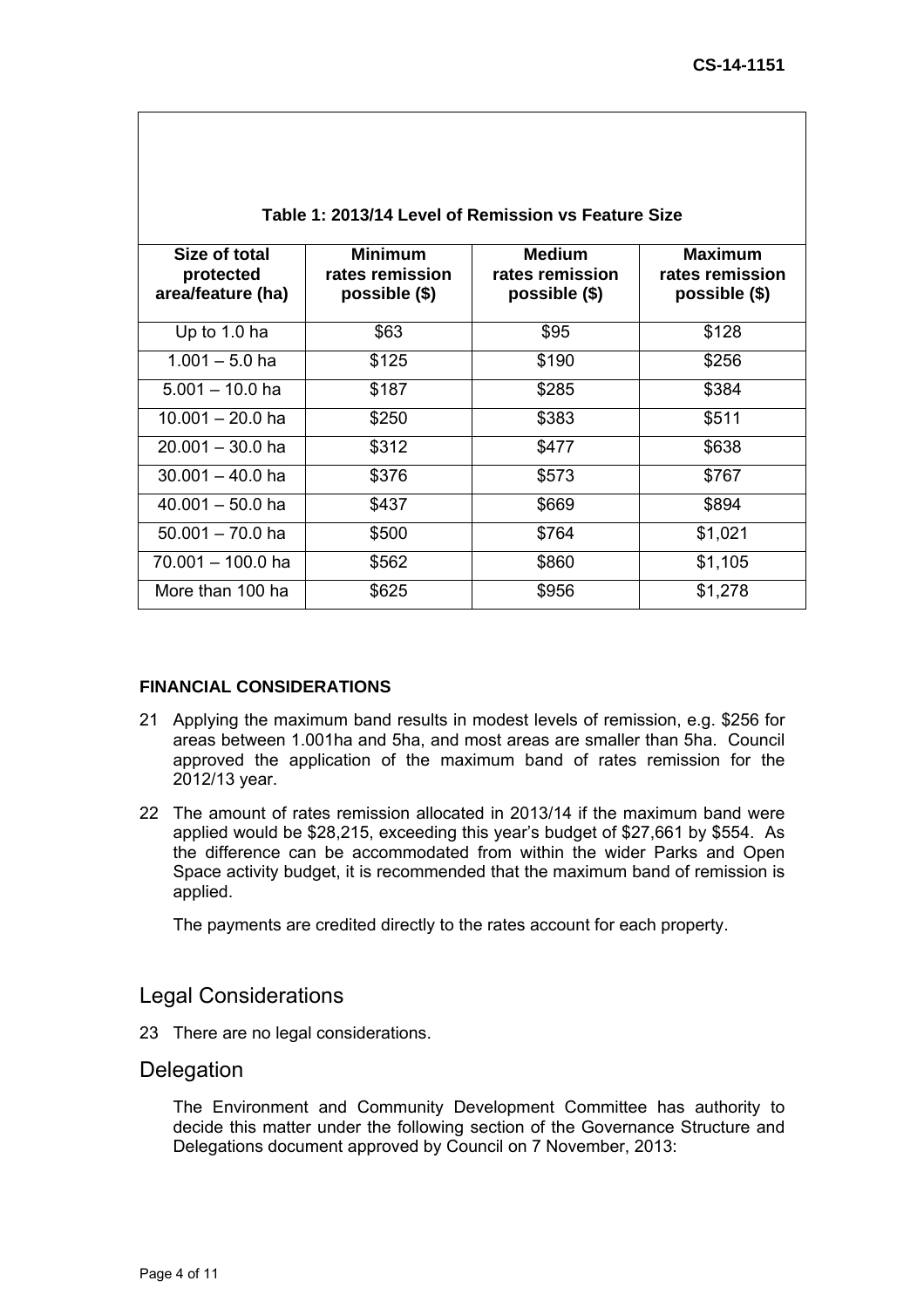Section 13.1

"7.9 Authority to consider and approve applications for Rates Remission for Conservation Purposes"

### **Consultation**

24 There are no consultation considerations.

Policy Implications

25 There are no policy implications.

Publicity Considerations

26 A media release will be prepared to publicise the Council's decision.

## **RECOMMENDATIONS**

27 That the Committee approves the maximum band of rates remission to the properties set out in Attachment 2 to report CS-14-1151 in accordance with Council's Policy for Rates Remission for Land Protected for Natural or Cultural Conservation Purposes.

| Report prepared by:         | Approved for submission by:             |
|-----------------------------|-----------------------------------------|
| Rob Cross                   | <b>Tamsin Evans</b>                     |
| <b>Biodiversity Advisor</b> | <b>Group Manager Community Services</b> |

### **ATTACHMENTS:**

**Attachment 1 – Policy on Rates Remission for Conservation Purposes** 

**Attachment 2 – Properties recommended to receive Rates Remission for Conservation Purposes in 2013/2014, and recommended amounts.**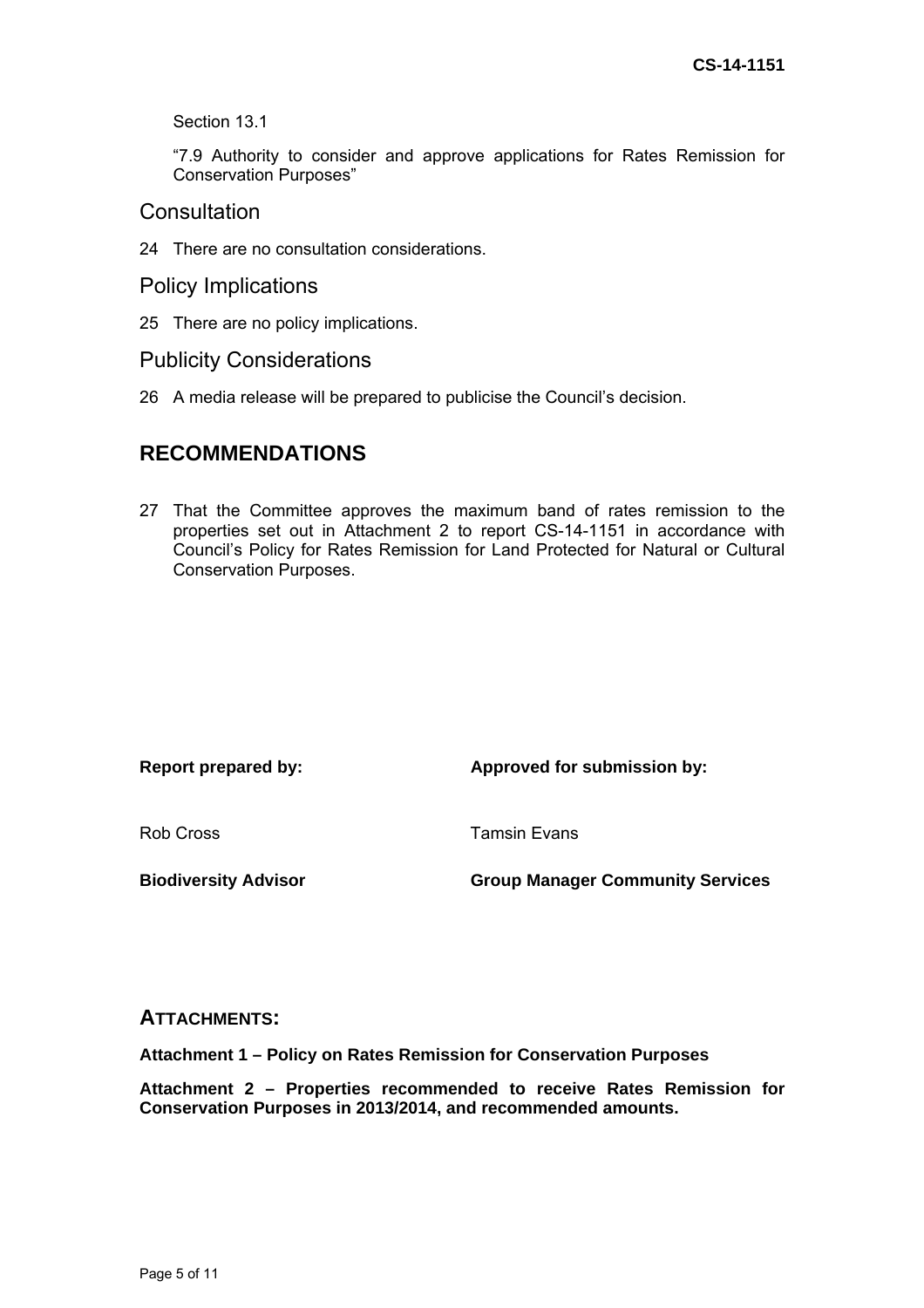## **Attachment 1** *(from the Long Term Plan Rates Remission Policy)*

### PART 8

## RATES REMISSIONS FOR LAND PROTECTED FOR NATURAL OR CULTURAL CONSERVATION PURPOSES

#### **Policy Objective**

The objective of this Policy is to:

 preserve and promote natural resources and heritage land to encourage the maintenance, enhancement and protection of land for natural or cultural purposes.

#### **Community Outcomes**

The Community Outcomes that this Policy relates to are:

- Outcome 1: there are healthy natural systems which people can enjoy; and
- Outcome 2: local character is retained within a cohesive District.

### **Policy Conditions and Criteria**

This Policy supports the provisions of the Kāpiti Coast District Plan and the Heritage Strategy. It recognises that most heritage features are already protected by rules in the District Plan and encourages landowners to maintain, enhance and protect heritage features by offering a financial incentive.

Ratepayers who own rating units which have some feature of cultural or natural heritage which is voluntarily protected may qualify for remission of rates under this Policy, for example:

- properties that have a QEII Covenant under section 22 of the Queen Elizabeth the Second National Trust Act 1977 registered on their Certificate(s) of Title;
- properties that have a Conservation Covenant with the Department of Conservation registered on their Certificate(s) of Title;
- properties that have a site listed in the District Plan Heritage Register (excluding any buildings);
- appropriately protected riparian strips; and
- heritage features that are protected by a Section 221 consent notice (Resource Management Act 1991) registered on the Certificate of Title (excluding buildings).

This Policy does not apply to land that is non-rateable under section 8 of the Local Government (Rating) Act 2002 and is liable only for rates for water supply, wastewater disposal, waste collection or recycling.

Applications for rates remission in accordance with this Policy must be in writing and supported by documentary evidence of the protected status of the rating unit, for example, a copy of the covenant agreement or other legal mechanism.

In considering any application for remission of rates under this Policy, the Council Committee responsible for the Council's environmental and natural heritage portfolio (at the time of adopting this Policy this is the Environment and Community Development Committee) will consider the following criteria:

- The extent to which the preservation of natural or cultural heritage will be promoted by granting remission on rates on the rating unit;
- the degree to which features of natural or cultural heritage are present on the land;
- the degree to which features of natural or cultural heritage inhibit the economic utilisation of the land;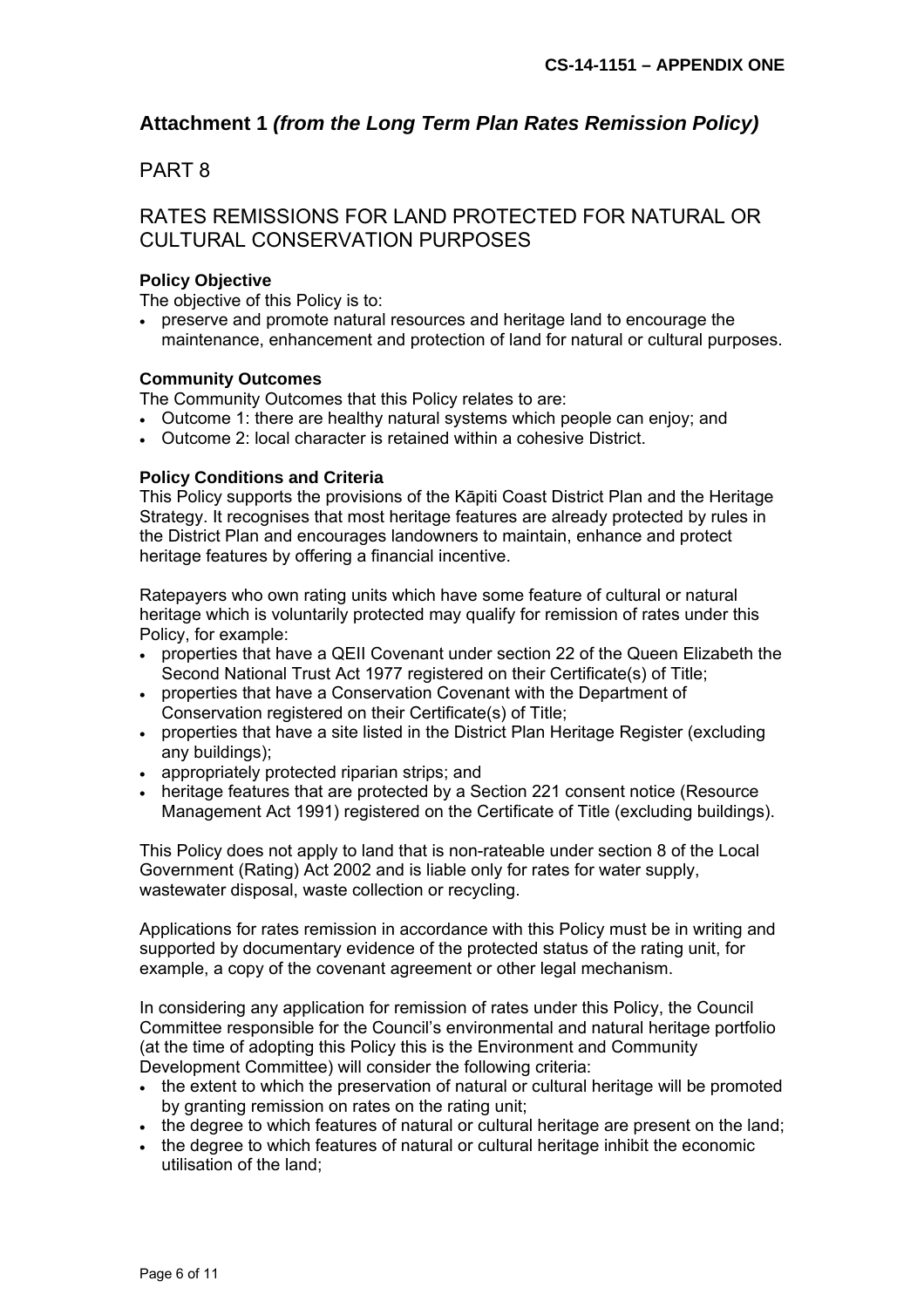- whether, and to what extent, public access to/over the heritage feature is provided for;
- the extent to which the heritage feature is legally (e.g. covenanted) and physically (e.g. fenced) protected;
- in respect of Geological Sites and Wāhi Tapu:
	- o the importance of the place to the tāngata whenua;
	- o the community association with, or public esteem for, the place;
	- o the potential of the place for public education;

 $\circ$  the representative quality and/or a quality or type or rarity that is important to the District;

- o the potential of the place as a wildlife refuge or feeding area;
- o the potential of the place for its diversity in flora and fauna.
- in respect of Ecological Sites (Areas of Significant Indigenous Vegetation and Significant Habitats of Indigenous Flora) whether the site has:

Representativeness – The site contains an ecosystem that is under-represented or unique in the ecological district;

Rarity – The site contains threatened ecosystems; threatened species; and species that are endemic to the ecological district;

Diversity – The site has a diversity of ecosystems species and vegetation;

Distinctiveness – The site contains large / dense population of viable species; is largely in its natural state or restorable; has an uninterrupted ecological sequence; and contains significant land forms;

Continuity and Linkage within Landscape – The site provides, or has potential to provide, corridor/buffer zone to an existing area;

Cultural Values – The site has: traditional importance for Māori; recreational values; significant landscape value; protection of soil values; water catchment protection; recreation or tourism importance; and aesthetic coherence;

Ecological Restoration – an ability to be restored; difficulty of restoration; and cost / time;

Landscape Integrity – significance to the original character of the landscape; isolated feature (for example, does it stand out or blend in?); and whether it has a role in landscape protection; and

Sustainability – size and shape of area; activities occurring on the boundaries which may affect its sustainability; adjoins another protected area; links; and easily managed.

Where remission of rates is granted under this Policy the landowner, in conjunction with the Council, will be required to develop a Heritage Management Plan.

The purpose of a Heritage Management Plan is to set out a plan of action for managing a heritage feature within the Kāpiti Coast District that is subject to rates remission.

The Heritage Management Plan will:

be reviewed on an annual basis by the Council in conjunction with the landowner;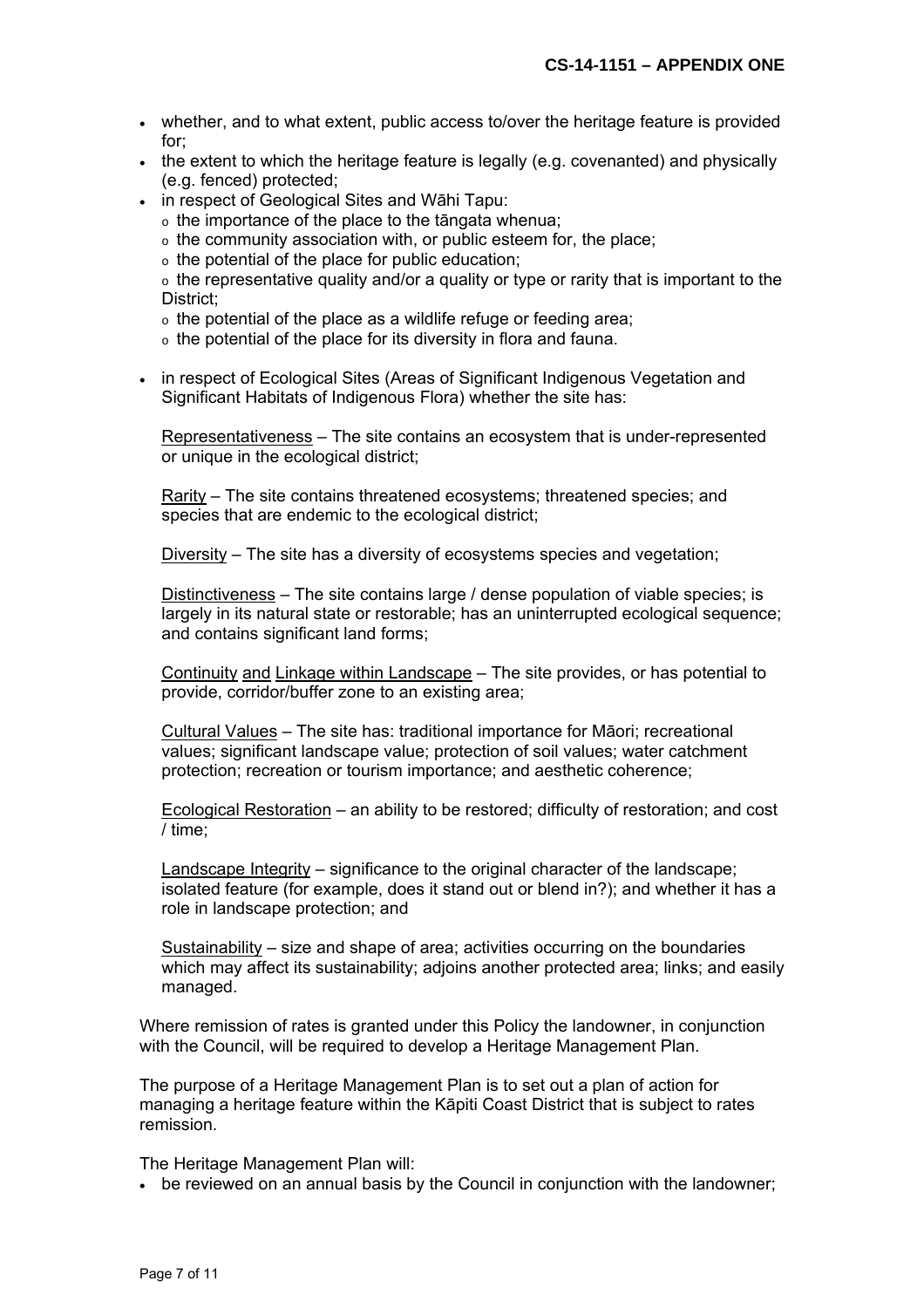- may contain conditions which shall be complied with on an on-going basis, including requirements to fence off the area, undertake weed control and restoration, undertake pest control and keep stock out of the area; and
- will ensure that the site will be managed in a manner that protects and enhances the heritage feature.

Any decision on whether to grant remission on rates will be at the discretion of the Council Committee responsible for the Council's environmental and natural heritage portfolio (at the time of adopting this Policy this is the Environment and Community Development Committee). The amount of remission will be determined on a case-bycase basis by that same Committee, taking into account the merits of the protected feature and the extent to which it meets the criteria specified in this Policy. The amount of rates remission will be reviewed by that same Committee as appropriate.

In granting rates remission under this Policy, the Council Committee responsible for the Council's environmental and natural heritage portfolio (at the time of adopting this Policy this is the Environment and Community Development Committee) may specify certain conditions before remission will be granted. Applicants will be required to agree in writing to these conditions and to pay any remitted rates if the conditions are violated.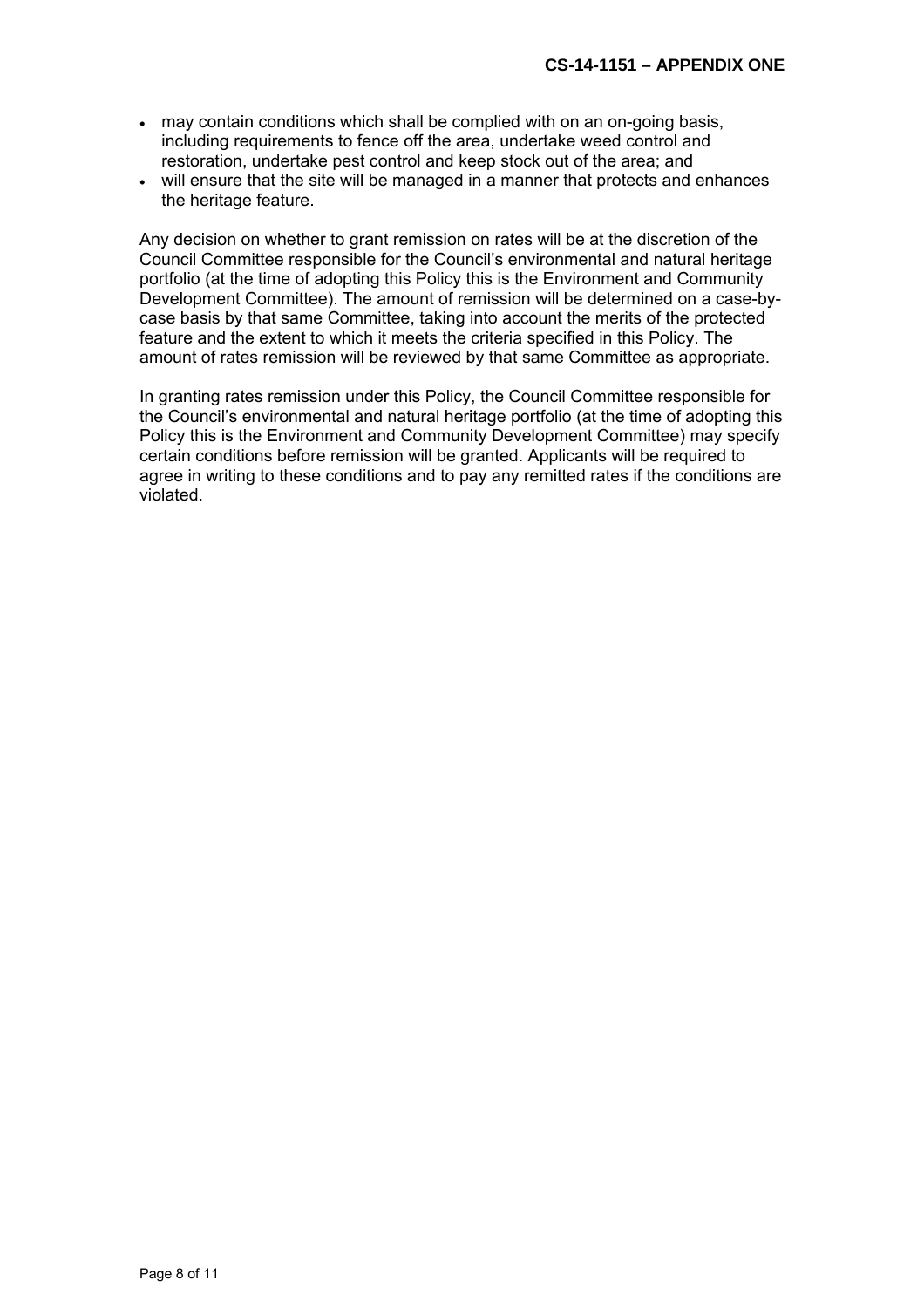#### **Attachment 2 – Properties recommended to receive Rates Remission for Conservation Purposes in 2013/14, and recommended amounts.**

| <b>Property Location</b>              | <b>Valuation</b> | Area - Hectares | Amount \$ |
|---------------------------------------|------------------|-----------------|-----------|
| 331 Valley Rd, Paraparaumu            | 15400-04300      | 7.8             | \$383     |
| 222 Valley Rd, Paraparaumu            | 15300-06403      | 3               | \$256     |
| 62 Hadfield Rd, Peka Peka             | 14900-05300      | 1.9             | \$256     |
| 234 Te Hapua Rd, Ōtaki                | 14890-01104      | 3.5             | \$256     |
| 150 Taylors Rd, Ōtaki                 | 14861-20208      | .4              | \$128     |
| 140 Taylors Rd, Ōtaki                 | 14861-20207      | $\mathbf{.4}$   | \$128     |
| 96 Otaki Gorge Rd, Ōtaki              | 14881-09601      | 6.6             | \$128     |
| 243 North Highway 1, Ōtaki            | 14861-24200      | 8.2             | \$384     |
| 432 Mangaone South Rd,<br>Waikanae    | 14900-23400      | 40              | \$767     |
| 518 Mangaone South Rd,<br>Waikanae    | 14900-23401      | .9              | \$128     |
| 115 Arcus Rd, Te Horo                 | 14881-27403      | .45             | \$128     |
| 566 Rahui Rd, Ōtaki                   | 14881-51200      | 22.9            | \$638     |
| 0 Akatarawa Rd, Waikanae              | 14885-16803      | 13.1            | \$511     |
| 117 Ruapehu Street, Paraparaumu       | 15251-64400      | $\cdot$ 3       | \$128     |
| 197 State Highway 1                   | 15262-04900      | .4              | \$128     |
| 310-312 Te Hapua Road, Ōtaki          | 14890-01116      | 9               | \$384     |
| 67 Waihoanga Rd, Ōtaki                | 14881-58704      | 1.8             | \$256     |
| 331 Otaki Gorge Rd, Ōtaki             | 14881-06600      | 1.1             | \$256     |
| 176 Te Hapua Rd, Ōtaki                | 14890-00800      | 1.4             | \$256     |
| 69 Mickell Rd, Te Horo                | 14881-66504      | 5.1             | \$384     |
| 52 Ruahine Street, Paraparaumu        | 15251-31600      | $\cdot$ 1       | \$128     |
| 168 Taylors Rd, Ōtaki                 | 14861-20212      | 1.5             | \$256     |
| 200 Reikorangi Rd, Waikanae           | 14885-16102      | .9              | \$128     |
| 54 Kohekohe Rd, Waikanae              | 14941-49000      | .1              | \$128     |
| 30-34 Greendale Drive,<br>Paraparaumu | 15260-35024      | 2.1             | \$256     |
| 71 Aston Rd, Paraparaumu              | 15150-12400      | 11.5            | \$511     |
| 366 State Highway 1, Paekakariki      | 15400-02404      | 1.1             | \$256     |
| 207 Te Hapua Rd, Ōtaki                | 14890-01114      |                 | \$128     |
| 98 Old Coach Rd North, Ōtaki          | 14861-03300      | 8.5             | \$384     |
| 5 Matata Place, Waikanae              | 14960-55362      | .7              | \$128     |
| 227 Te Hapua Rd, Ōtaki                | 14890-01113      | 1.7             | \$256     |
| 90a Winara Ave, Waikanae              | 1488159001       | 26.4            | \$638     |
| 54 Makora Rd, Otaihanga               | 15260-04900      | n/a             | \$128     |
| 48 Ruahine St, Paraparaumu            | 15251-31500      | .1              | \$128     |
| 91A Ringawhati Road, Ōtaki            | 14861-54000      | 1.4             | \$256     |
| 0 State Highway 1, Paraparaumu        | 15150-11900      | 13              | \$511     |
| 16 Aston Rd, Paraparaumu              | 15150-12422      | 6               | \$384     |
| 15 Catley Rd, Te Horo                 | 14881-24001      | $\cdot$         | \$128     |
| 14 Riwai Street, Paraparaumu          | 15251-42300      | $\cdot$ 1       | \$128     |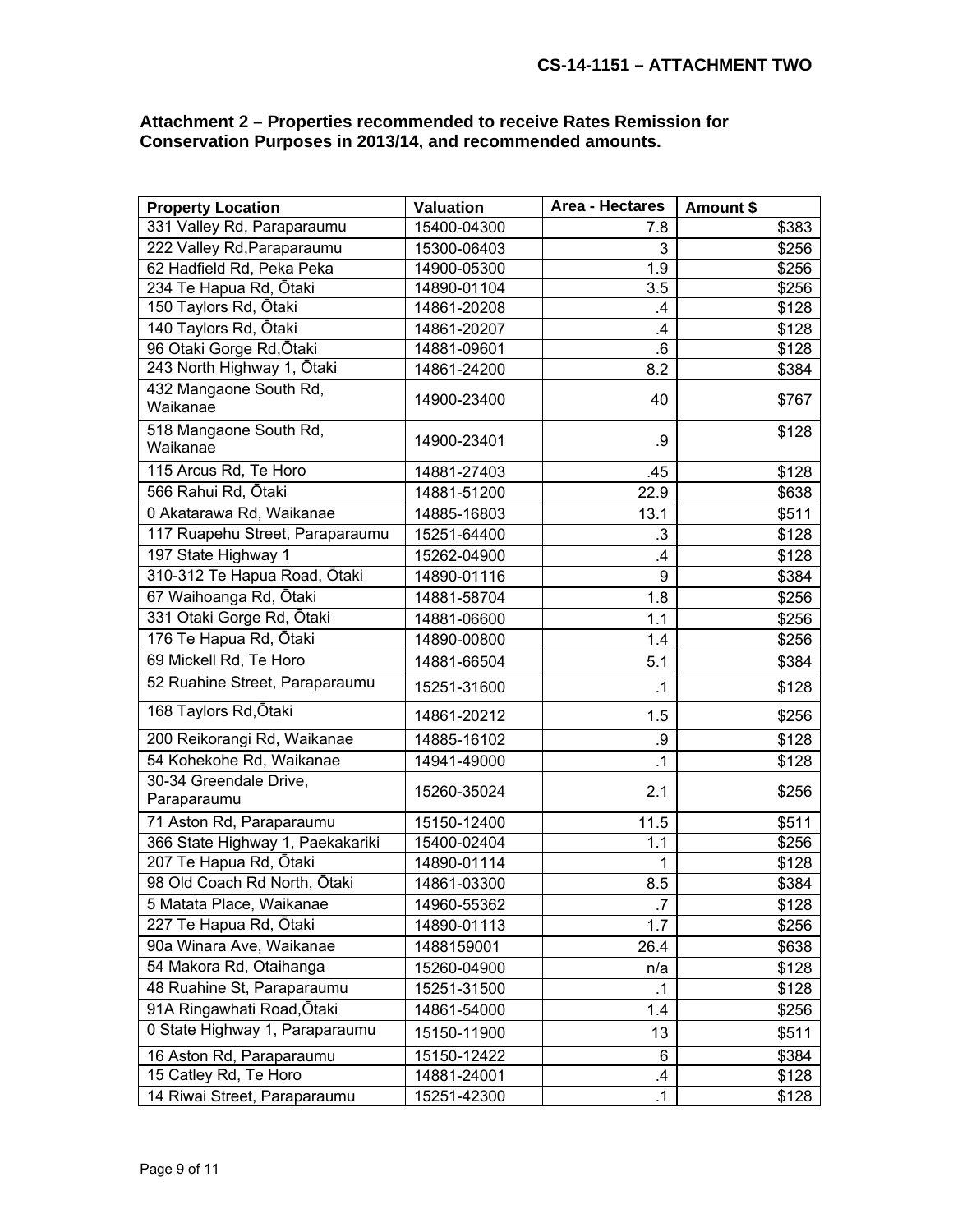| <b>Property Location</b>                | <b>Valuation</b> | Area - Hectares | Amount \$ |
|-----------------------------------------|------------------|-----------------|-----------|
| 158 Taylors Rd, Otaki                   | 14861-20209      | 1.5             | \$256     |
| 15 Manu Grove, Waikanae                 | 14951-07600      | $.5\,$          | \$128     |
| 87 Belvedere Avenue, Waikanae           | 14951-29300      | .4              | \$128     |
| 126 Te Hapua Rd, Ōtaki                  | 14890-00702      | 1               | \$256     |
| 184 State Highway 1, Paraparaumu        | 15262-27100      | 3.2             | \$256     |
| 70 Otaki Gorge Rd, Ōtaki                | 14881-08900      | $\cdot$ 3       | \$128     |
| 0 State Highway 1 South, Otaki          | 14861-17000      | 1.3             | \$256     |
| 75 Forest Lakes Rd, Ōtaki               | 14861-19900      | 3.8             | \$256     |
| 204 Te Hapua Rd, Waikanae               | 14890-01100      | 10.9            | \$511     |
| 108 Huia Street, Waikanae               | 14960-35150      | 1.5             | \$256     |
| 152 Te Hapua Rd,                        | 14890-00700      | 10.5            | \$511     |
| 298 Mangaone Rd, Waikanae               | 14900-24900      | 5.3             | \$384     |
| 20-24 Reikorangi Rd, Waikanae           | 14885-15600      | .8              | \$128     |
| 99 State Highway 1, Waikanae            | 14890-19600      | 7.1             | \$384     |
| 387, 405 Otaki Gorge Rd, Ōtaki          | 14881-07600      | 1.7             | \$256     |
| 0 Otaki Gorge Rd, Ōtaki                 | 14881-07000      | 4.6             | \$256     |
| 362-368 Otaki Gorge Rd, Ōtaki           | 14881-20000      | 6.8             | \$384     |
| 514 State Highway 1, Waikanae           | 15150-13800      | 10.6            | \$511     |
| 60 Octavius Rd, Waikanae                | 14900-05605      | 1.2             | \$256     |
| 424 Te Moana Rd, Waikanae               | 14941-15500      | $\cdot$ 1       | \$128     |
| Otaki Gorge Rd, Ōtaki                   | 14881-64700      | 85              | \$1,105   |
| 217 State Highway 1, Paraparaumu        | 15262-05500      | .5              | \$128     |
| 528-530 State Highway 1,<br>Paekakariki | 15400-02500      | 21.2            | \$638     |
| 3 Hadfield Road, Te Horo                | 14900-03207      | 1.2             | \$256     |
| 92 Old Hautere Road, Te Horo            | 14881-18100      | 1.7             | \$256     |
| 111 Ngatiawa Rd                         | 14900-18701      | $\cdot$ 1       | \$128     |
| 156 Maungakotukutuku Rd                 | 15400-04400      | 3.1             | \$256     |
| 2 Kereru St, Waikanae                   | 14960-65000      | $\cdot$ 1       | \$128     |
| 248 Ngarara Rd, Waikanae                | 14890-15200      | 43.7            | \$894     |
| 66 Smithfield Rd, Waikanae              | 14890-17300      | 2.5             | \$256     |
| Park Avenue, Waikanae                   | 14931-75200      | 20.8            | \$638     |
| 53 Mangaone Rd, Te Horo                 | 14900-18900      | .1              | \$128     |
| 121 Otaihanga Rd, Paraparaumu           | 15260-32800      | 1.7             | \$256     |
| 2 Jacks Bush Rd, Waikanae               | 14890-16200      | $\cdot 3$       | \$128     |
| 8 Jacks Bush Rd, Waikanae               | 14890-16201      | 1.3             | \$256     |
| 16 Jacks Bush Rd, Waikanae              | 14890-16203      | 2.1             | \$256     |
| 31 Jacks Bush Rd, Waikanae              | 14890-16204      | $\cdot$ 1       | \$128     |
| 27 Jacks Bush Rd, Waikanae              | 14890-16205      | $\cdot$ 3       | \$128     |
| 19 Jacks Bush Rd, Waikanae              | 14890-16206      | $\cdot$ 3       | \$128     |
| 17 Jacks Bush Rd, Waikanae              | 14890-16207      | $\cdot$         | \$128     |
| Hadfield Rd, Peka Peka                  | 14900-03212      | 3.3             | \$256     |
| 21 Kakariki Grove, Waikanae             | 14960-67100      | .1              | \$128     |
| 19 Kakariki Grove, Waikanae             | 14960-67101      | .1              | \$128     |
| 568 Otaki Gorge Road, Ōtaki             | 14881-57510      | 4.2             | \$256     |
| 231 Te Hapua Road, Ōtaki                | 14890-01115      | 2.9             | \$256     |